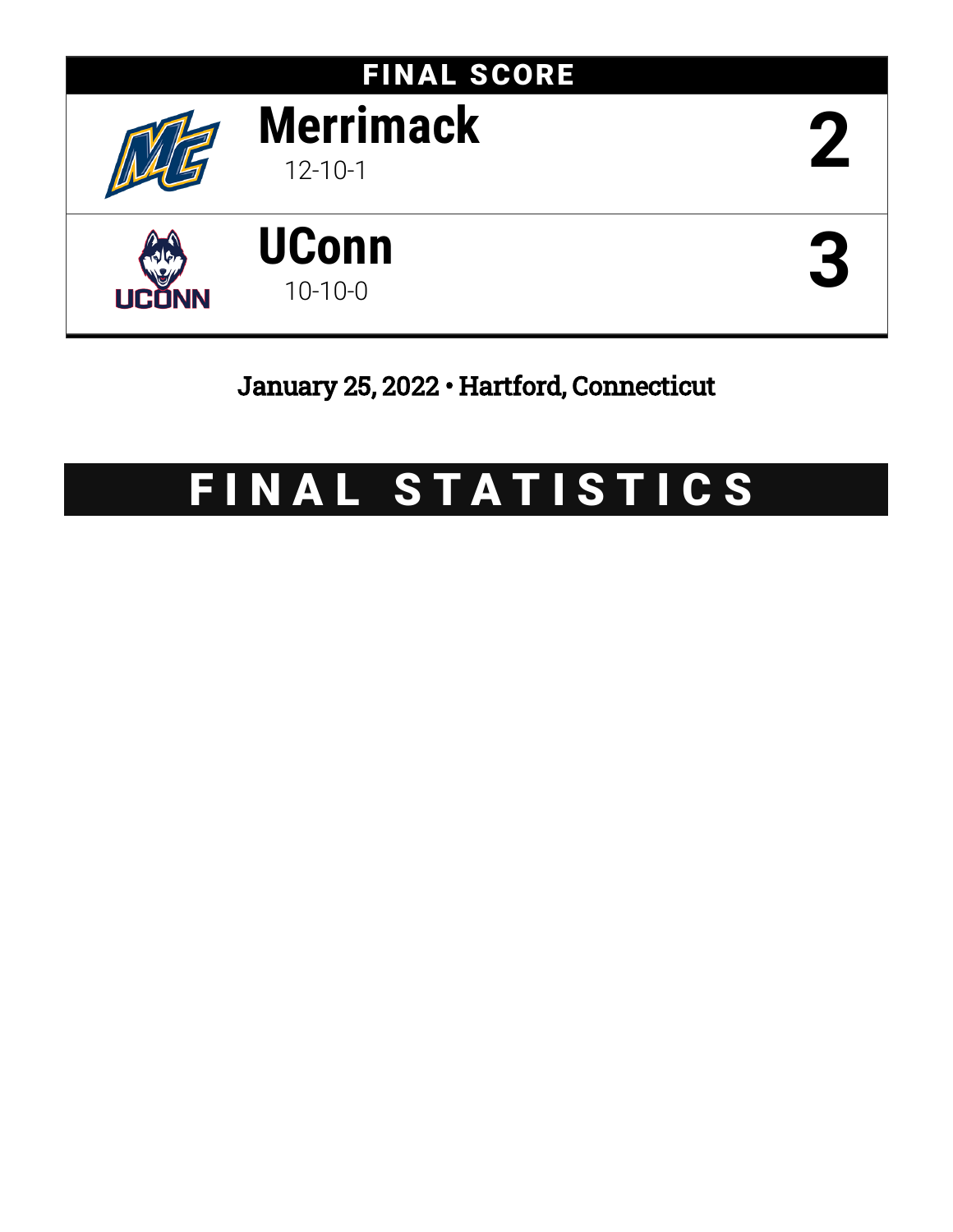## **Merrimack vs. UConn Official Hockey Game Box Score (Final) Merrimack vs UConn (01/25/2022 at Hartford, Connecticut)**



## **Merrimack (12-10-1) vs. UConn (10-10-0)**

Date: 01/25/2022 - Location: Hartford, Connecticut

Attendance: 2429 - Start time: 06:37 PM ET - End time: 09:15 PM ET - Total time: 02:37

|        | Prd Time | Team       |       | Scored by        | <b>Assists</b>     | Vis. on ice     | Home on ice           |
|--------|----------|------------|-------|------------------|--------------------|-----------------|-----------------------|
| 1. 3rd | 18:53    | <b>MER</b> | EV.FG | Walsh, Liam      | Zivlak, Ivan       | 1,9,26,28,12,3  | 33, 17, 23, 18, 7, 8  |
|        |          |            |       |                  | Forsmark, Filip    |                 |                       |
| 2. 3rd | 17:31    | <b>UCO</b> | PP    | Kondelik, Jachym | Firstov, Vladislav | 1,18,7,9,8      | 33, 11, 10, 19, 18, 7 |
|        |          |            |       |                  | O'Neil, Kevin      |                 |                       |
| 3. 3rd | 16:48    | <b>UCO</b> | FV    | Kinal, Roman     | Bradley, Chase     | 1,19,6,13,10,7  | 33,4,20,32,28,27      |
|        |          |            |       |                  | Tverberg, Ryan     |                 |                       |
| 4. 3rd | 15:46    | <b>UCO</b> | EV    | Evans, Jonny     | Veilleux, Jake     | 1,9,8,2,25,28   | 33, 7, 17, 18, 23, 29 |
| 5. 3rd | 7:55     | MER        | PP    | Jandric, Steven  | Newton, Max        | 1,13,10,19,6,22 | 33,20,18,16,19        |
|        |          |            |       |                  | Jefferies, Alex    |                 |                       |

#### **TEAM SUMMARY**

| #                     | <b>Merrimack</b>       | G            |   | A Plm Sh +/- Bl |                |             |                | # |     | <b>UConn</b>        | G        |          | A Plm Sh +/- Bl |                |             |             |
|-----------------------|------------------------|--------------|---|-----------------|----------------|-------------|----------------|---|-----|---------------------|----------|----------|-----------------|----------------|-------------|-------------|
| 1                     | Ollas, Hugo            | 0            | 0 | $\Omega$        | 0              | $-1$        | 0              |   | 10  | Firstov, Vladislav  | 0        | 1        | 0               | 2              | 1           | 1           |
| 10                    | Newton, Max            | $\Omega$     |   | $\Omega$        | 2              | $\mathbf 0$ | $\mathbf 0$    |   | 11  | Kondelik, Jachym    | 1        | $\Omega$ | 2               | 4              | 1           | 1           |
| 12                    | Seyfert, Jordan        | 0            | 0 | 0               | 0              | 1           | 1              |   | 13. | Wojciechowski, John | 0        | 0        | 0               | 0              | 0           | 1           |
| 13                    | Jandric, Steven        | 1            | 0 | $\mathbf 0$     | $\overline{2}$ | $\mathbf 0$ | 1              |   |     | 16 Flynn, Jake      | 0        | $\Omega$ | $\mathbf 0$     | 4              | $-1$        | 1           |
| 14                    | Durflinger, Jake       | 0            | 0 | 0               | 1              | $\Omega$    | $\overline{2}$ |   | 17  | Gatcomb, Marc       | 0        | 0        | 0               | 1              | 0           | 0           |
| 17                    | Welsher, Mac           | 0            | 0 | $\overline{2}$  | $\overline{2}$ | $\mathbf 0$ | $\mathbf 0$    |   |     | 18 Spetz, John      | 0        | 0        | $\Omega$        | 3              | 0           | 3           |
| 18                    | Brar, Ben              | 0            | 0 | 0               | 0              | $-1$        | 0              |   | 19  | O'Neil, Kevin       | 0        |          | 0               | 1              | 0           | 0           |
| 19                    | Jefferies, Alex        | 0            |   | $\mathbf 0$     | 0              | $\mathbf 0$ | 1              |   | 20  | Bradley, Chase      | 0        |          | $\overline{2}$  | $\overline{2}$ | $\mathbf 0$ | 2           |
| $\mathbf{2}^{\prime}$ | Felton, Christian      | 0            | 0 | 0               | $\overline{2}$ | $-1$        | 0              |   | 21  | Capone, Nick        | 0        | ი        | $\overline{2}$  | 3              | 0           | 1           |
| 20                    | Hillier, Mark          | 0            | 0 | $\Omega$        | $\mathbf{1}$   | $\mathbf 0$ | $\mathbf 0$    |   |     | 23 Berger, Carter   | 0        | 0        | $\overline{2}$  | 1              | 0           | 0           |
| 21                    | Copponi, Matt          | 0            | 0 | 2               | 0              | 0           | 1              |   |     | 24 Teleguine, Sasha | 0        | 0        | 0               | 0              | 0           | 0           |
|                       | 22 Drevitch, Logan     | 0            | 0 | $\Omega$        | 1              | 1           | $\mathbf 0$    |   |     | 27 Rees, Harrison   | 0        | $\Omega$ | $\Omega$        | 0              | 1           | 0           |
|                       | 25 Karlsson-Tagtstrom, | 0            | 0 | 0               | 0              | $-1$        | $\Omega$       |   | 28  | Tverberg, Ryan      | 0        |          | 0               | 1              | 1           | 0           |
|                       | Filip                  |              |   |                 |                |             |                |   |     | 29 Veilleux, Jake   | $\Omega$ | 1        | 0               | $\overline{2}$ | 1           | 0           |
| 26                    | Zivlak, Ivan           | $\Omega$     | 1 | $\mathbf 0$     | 1              | 1           | $\overline{2}$ |   | 31  | Pasquale, Matt      | 0        | 0        | 0               | 0              | 0           | 0           |
| 28                    | Forsmark, Filip        | 0            | 1 | 0               | 1              | 0           | 0              |   | 32  | Shlaine, Artem      | 0        | 0        | $\Omega$        | 1              | 1           | 0           |
| 29                    | Borgiel, Zachary       | 0            | 0 | $\mathbf 0$     | 0              | $\mathbf 0$ | 0              |   |     | 33 Hanson, Darion   | 0        | 0        | 0               | 0              | 1           | 0           |
| 3                     | Carlile, Declan        | 0            | 0 | 0               | 1              | 1           | 3              |   | 35  | Terness, Logan      | 0        | 0        | $\mathbf 0$     | 0              | 0           | 0           |
| 30                    | Kobryn, Troy           | $\mathbf 0$  | 0 | $\mathbf 0$     | 0              | 0           | 0              | 4 |     | Kinal, Roman        |          | 0        | $\mathbf{0}$    | 1              | 1           | 0           |
| 6                     | Vinnell, Zach          | 0            | 0 | $\Omega$        | 0              | 0           | 0              | 6 |     | Wheeler, Ryan       | 0        | 0        | $\mathbf 0$     | 0              | 0           | 3           |
| 7                     | Uens, Zach             | 0            | 0 | $\Omega$        | 3              | $-2$        | $\mathbf 1$    | 7 |     | Evans, Jonny        |          | 0        | 0               | 1              | 1           | 1           |
| 8                     | Dennison, Liam         | 0            | 0 | 0               | 0              | $-2$        | 0              | 8 |     | Turnbull, Carter    | 0        | $\Omega$ | $\mathbf 0$     | 2              | $-1$        | $\mathbf 0$ |
| 9                     | Walsh, Liam            | 1            | 0 | $\mathbf 0$     | 3              | $-1$        | $\mathbf 0$    |   |     | TEAM                | dnp      |          |                 |                |             |             |
|                       | TEAM                   | dnp          |   |                 |                |             |                |   |     | Totals              | 3        | 5        | 8               | 29             |             | 14          |
|                       | Totals                 | $\mathbf{2}$ | 4 | 4               | 20             |             | 12             |   |     |                     |          |          |                 |                |             |             |

#### **Goals by Period Team 1 2 3 Total** MER 0 0 2 2 UCO 0 0 3 3

#### **Shots by Period**

| 1. |    | Total                           |
|----|----|---------------------------------|
|    | -8 | 20                              |
|    |    | 29                              |
|    | 5. | 2 3<br>$\overline{7}$<br>8 13 8 |

|                                                            | <b>Power Play Goals-Att</b>                                |         |
|------------------------------------------------------------|------------------------------------------------------------|---------|
| Prd                                                        | MER                                                        | uco     |
| 1st                                                        | $0 - 1$                                                    | $0-0$   |
| 2 <sub>nd</sub>                                            | $0 - 1$                                                    | $0 - 1$ |
| 3rd                                                        | $1 - 2$                                                    | $1 - 1$ |
|                                                            | <b>Pens-Mins by Period</b>                                 |         |
| Prd                                                        | <b>MER</b>                                                 | UCO.    |
| 1st                                                        | $0 - 0$                                                    | $1 - 2$ |
| 2 <sub>nd</sub>                                            | $1 - 2$                                                    | $1 - 2$ |
| 3rd                                                        | $1-2$                                                      | $2 - 4$ |
| Three stars:                                               | 1. Evans, Jonny<br>2. Hanson, Darion<br>3. Jandric, Steven |         |
| Officials:<br>Referee:<br><b>Walker Holton</b><br>Referee: |                                                            |         |

Jack Millea Linesman: Phil Kitchen Linesman: Christopher Millea

#### **GOALTENDERS**

|                                                                                            | Min                                                         | GA   |       | <b>Saves</b>         |           |                                                                                      |                                                 |                                                      | Min        | GA    |          | <b>1.2.3 Saves</b>                                                                                 |
|--------------------------------------------------------------------------------------------|-------------------------------------------------------------|------|-------|----------------------|-----------|--------------------------------------------------------------------------------------|-------------------------------------------------|------------------------------------------------------|------------|-------|----------|----------------------------------------------------------------------------------------------------|
|                                                                                            |                                                             | 3    |       |                      |           |                                                                                      |                                                 | W                                                    |            | 2     | 5.7.6 18 |                                                                                                    |
|                                                                                            |                                                             |      |       |                      |           |                                                                                      |                                                 |                                                      |            |       |          |                                                                                                    |
|                                                                                            |                                                             |      |       |                      |           |                                                                                      |                                                 |                                                      |            |       |          |                                                                                                    |
|                                                                                            |                                                             |      |       | Time                 | Prd       |                                                                                      |                                                 |                                                      |            |       |          | <b>Time</b>                                                                                        |
|                                                                                            |                                                             |      |       |                      |           |                                                                                      |                                                 |                                                      |            |       |          |                                                                                                    |
|                                                                                            |                                                             |      |       |                      |           |                                                                                      |                                                 |                                                      |            |       |          | $9:40$ PP                                                                                          |
|                                                                                            |                                                             |      |       |                      |           |                                                                                      |                                                 |                                                      |            |       |          |                                                                                                    |
| <b>Merrimack</b><br>Ollas, Hugo<br><b>PENALTY SUMMARY</b><br>Prd<br>2 <sub>nd</sub><br>2nd | Player Team<br>1st Kondelik, Jachym UCO<br>Welsher, Mac MER | Dec. | 18:15 | 1.2.3<br>Min:Offense | 7.11.4 22 | 2:HOOKING 19:44 PP<br>2:HOOKING 9:59 PP<br>Berger, Carter UCO 2:INTERFERENCE 2:03 PP | <b>UConn</b><br>33 Hanson, Darion<br>3rd<br>3rd | Player Team<br>Copponi, Matt MER<br>Capone, Nick UCO | <b>Dec</b> | 20:00 |          | Min:Offense<br>2:TRIPPING 18:27 PP<br>2:HOLDING<br>3rd Bradley, Chase UCO 2:CROSS CHECKING 1:45 PP |

**Win -** Hanson, Darion (1) **Loss -** Ollas, Hugo (1)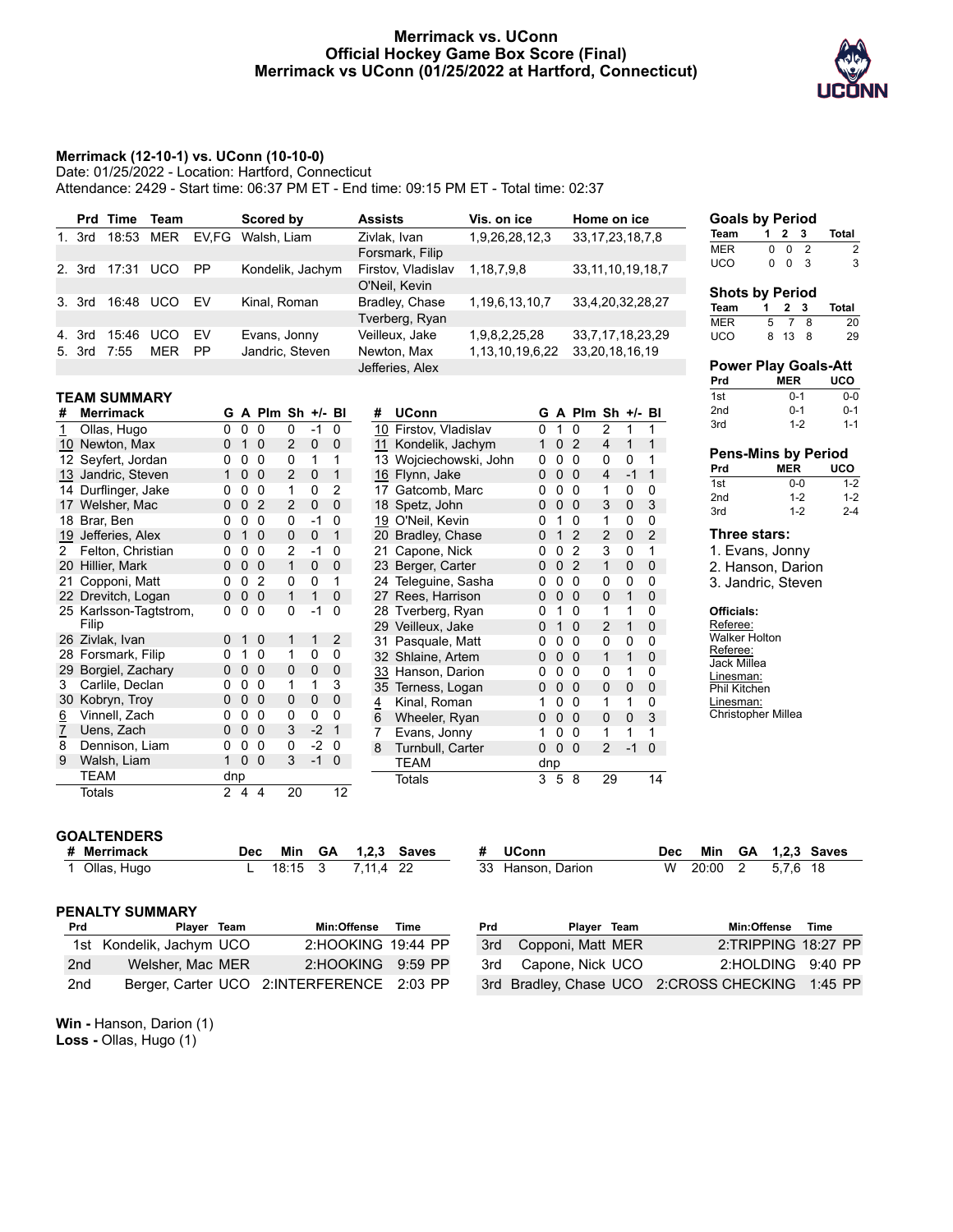# **Merrimack vs. UConn Official Hockey Game Box Score (Final) Merrimack vs UConn (01/25/2022 at Hartford, Connecticut)**



# **FACEOFF SUMMARY**

|            | <b>Merrimack - Faceoffs</b> |            |                |                | <b>UConn - Faceoffs</b> |                  |                   |              |  |  |  |
|------------|-----------------------------|------------|----------------|----------------|-------------------------|------------------|-------------------|--------------|--|--|--|
| ##         | <b>Player</b>               |            | W              |                | ##                      | <b>Player</b>    | W                 |              |  |  |  |
| 9          | Walsh, Liam                 |            | 4              | 12             |                         | Evans, Jonny     | 8                 | 6            |  |  |  |
| 10         | Newton, Max                 |            | 11             | 5              | 8                       | Turnbull, Carter | $\mathbf 0$       | $\mathbf{1}$ |  |  |  |
| 17         | Welsher, Mac                |            | 4              | 4              | 11                      | Kondelik, Jachym | 6                 | 8            |  |  |  |
| 20         | Hillier, Mark               |            | $\overline{2}$ | $\overline{4}$ | 20                      | Bradley, Chase   | 0                 | 1            |  |  |  |
|            | <b>Totals</b>               |            | 21             | 25             | 21                      | Capone, Nick     |                   |              |  |  |  |
|            |                             |            |                |                | 24                      | Teleguine, Sasha |                   | 0            |  |  |  |
|            |                             |            |                |                | 29                      | Veilleux, Jake   |                   | 0            |  |  |  |
|            |                             |            |                |                | 32                      | Shlaine, Artem   | 8                 | 4            |  |  |  |
|            |                             |            |                |                |                         | <b>Totals</b>    | 25                | 21           |  |  |  |
|            | <b>GOALIE CHANGES</b>       |            |                |                |                         |                  |                   |              |  |  |  |
| TM         |                             | <b>Prd</b> |                |                | <b>Time</b>             | Keeper           |                   |              |  |  |  |
| <b>MER</b> |                             |            |                |                | 20:00                   | 1 Ollas, Hugo    |                   |              |  |  |  |
| <b>UCO</b> |                             |            |                |                | 20:00                   |                  | 33 Hanson, Darion |              |  |  |  |
| <b>MER</b> |                             | 3          |                |                | 1:45                    |                  | TM EMPTY NET      |              |  |  |  |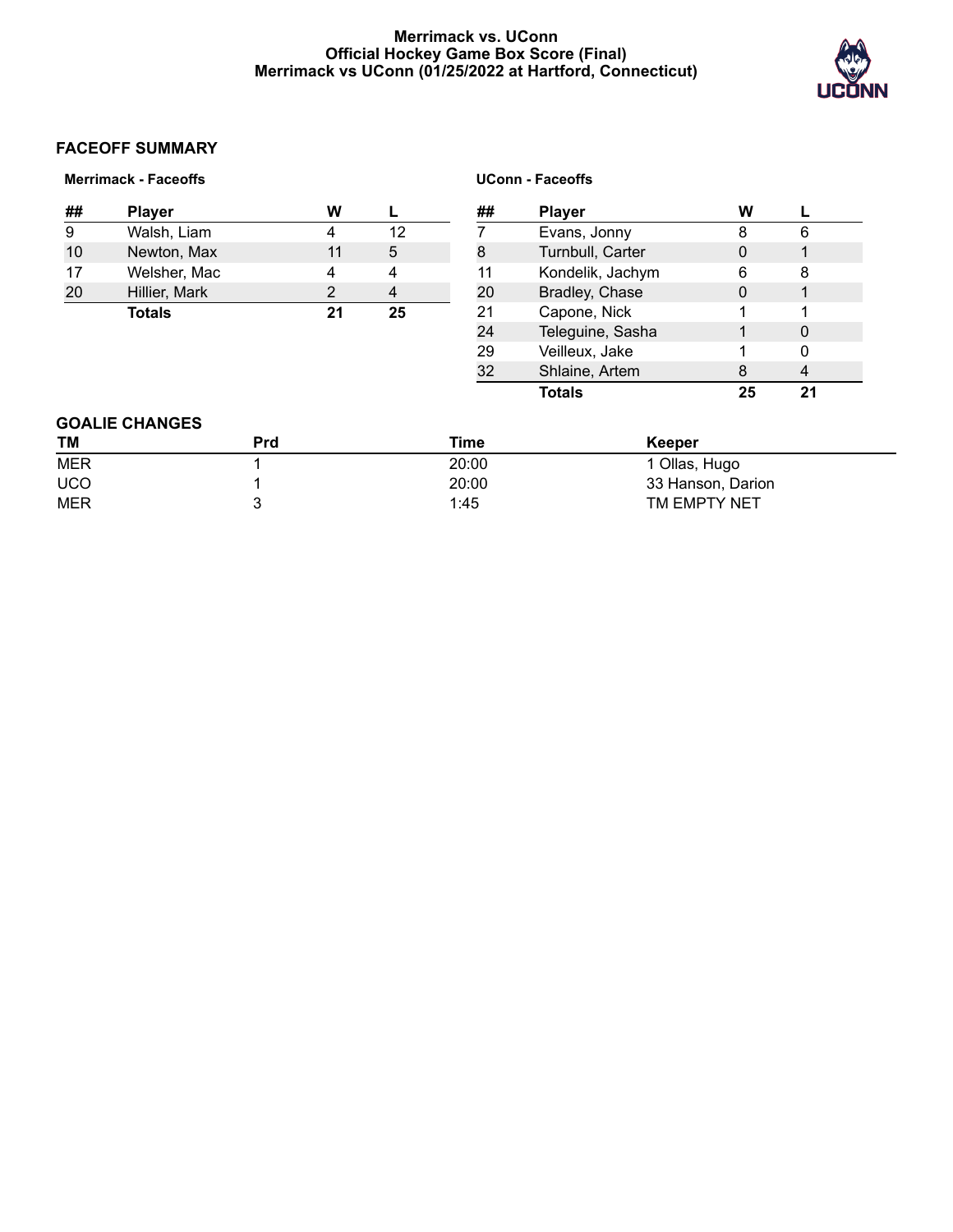# **Merrimack vs. UConn Official Hockey Game - Period 1 Play-By-Play Merrimack vs UConn (01/25/2022 at Hartford, Connecticut)**



| [0:00] #1 H.Ollas at goalie for Merrimack.                                                                                                               |
|----------------------------------------------------------------------------------------------------------------------------------------------------------|
| [0:00] #33 D. Hanson at goalie for UConn.                                                                                                                |
| [0:00] Start of 1st period.                                                                                                                              |
| [0:00] Faceoff: #10 M. Newton vs #11 J. Kondelik; won by MER.                                                                                            |
| [0:16] Shot by Merrimack #19 A.Jefferies from the left side BLOCKED by #16 J.Flynn.                                                                      |
| [0:16] Penalty on UCO #11 J.Kondelik; 2 minute Minor for Hooking.                                                                                        |
| [0:16] Start power play for MER.                                                                                                                         |
| [0:16] Faceoff: #9 L.Walsh vs #7 J.Evans; won by UCO.                                                                                                    |
| [0:45] Shot by Merrimack #18 B.Brar from behind the net BLOCKED by #18 J.Spetz.                                                                          |
| [0:53] Shot by Merrimack #7 Z.Uens from rear center of the attack zone MISSED, save by #33 D.Hanson.                                                     |
| [2:16] End power play for MER.                                                                                                                           |
| [2:16] Penalty complete for UCO #11 J.Kondelik.                                                                                                          |
| [2:29] Shot by Merrimack #18 B.Brar from behind the net WIDE, off pipe.                                                                                  |
| [3:34] Shot by UConn #17 M. Gatcomb from rear center of the attack zone WIDE, off pipe.                                                                  |
| [3:56] Shot by Merrimack #19 A. Jefferies from rear center of the attack zone BLOCKED by #7 J. Evans.                                                    |
| [4:07] Shot by UConn #4 R.Kinal from rear center of the attack zone BLOCKED by #3 D.Carlile.                                                             |
| [4:54] Shot by UConn #21 N.Capone from rear center of the attack zone MISSED, save by #1 H.Ollas.                                                        |
| [5:58] Shot by UConn #18 J. Spetz from behind the net WIDE.                                                                                              |
| [6:05] Shot by UConn #18 J.Spetz from rear center of the attack zone BLOCKED by #21 M.Copponi.                                                           |
| [6:47] Shot by UConn #16 J. Flynn from the right side MISSED, save by #1 H. Ollas.                                                                       |
| [6:54] Shot by Merrimack #14 J.Durflinger from the left side MISSED, save by #33 D.Hanson.                                                               |
| [6:55] Timeout Media.                                                                                                                                    |
| [6:55] Faceoff (Stoppage of play): #10 M. Newton vs #7 J. Evans; won by UCO.                                                                             |
| [7:41] Shot by Merrimack #28 F. Forsmark from behind the net MISSED, save by #33 D. Hanson.                                                              |
| [8:17] Shot by UConn #11 J.Kondelik from behind the net MISSED, save by #1 H.Ollas.                                                                      |
| [8:17] Faceoff (Stoppage of play): #20 M. Hillier vs #24 S. Teleguine; won by UCO.                                                                       |
| [8:47] Shot by Merrimack #22 L.Drevitch from the left side BLOCKED by #13 J.Wojciechowski.                                                               |
| [9:08] Shot by Merrimack #22 L.Drevitch from behind the net BLOCKED by #18 J.Spetz.                                                                      |
| [9:08] Faceoff (Stoppage of play): #17 M.Welsher vs #32 A.Shlaine; won by MER.                                                                           |
| [10:00] Shot by Merrimack #10 M.Newton from behind the net BLOCKED by #6 R.Wheeler.                                                                      |
| [10:49] Shot by UConn #7 J.Evans from in front of the goal WIDE, off pipe.                                                                               |
| [11:14] Shot by UConn #10 V.Firstov from rear center of the attack zone BLOCKED by #26 I.Zivlak.                                                         |
| [11:20] Shot by UConn #23 C.Berger from the right side BLOCKED by #13 S.Jandric.                                                                         |
| [11:58] Timeout Media.                                                                                                                                   |
| [11:58] Faceoff (Stoppage of play): #9 L.Walsh vs #32 A.Shlaine; won by UCO.                                                                             |
| [12:04] Shot by UConn #20 C.Bradley from rear center of the attack zone MISSED, save by #1 H.Ollas.                                                      |
| [12:19] Shot by UConn #16 J. Flynn from rear center of the attack zone.                                                                                  |
| [12:19] Faceoff (Stoppage of play): #17 M. Welsher vs #7 J. Evans; won by UCO.                                                                           |
| [12:24] Shot by UConn #16 J.Flynn from the right side MISSED, save by #1 H.Ollas.                                                                        |
| [12:45] Shot by Merrimack #8 L.Dennison from the left side WIDE.                                                                                         |
| [12:53] Faceoff (Stoppage of play): #20 M.Hillier vs #11 J.Kondelik; won by MER.                                                                         |
| [12:58] Shot by Merrimack #3 D.Carlile from rear center of the attack zone BLOCKED by #10 V.Firstov.                                                     |
| [13:55] Shot by Merrimack #10 M. Newton from rear center of the attack zone BLOCKED by #21 N. Capone.                                                    |
| [14:22] Faceoff (Stoppage of play): #9 L.Walsh vs #32 A.Shlaine; won by MER.                                                                             |
| [14:28] Shot by Merrimack #25 F.Karlsson-Tagtstrom from rear center of the attack zone WIDE.                                                             |
| [15:44] Shot by UConn #6 R.Wheeler from rear center of the attack zone BLOCKED by #26 I.Zivlak.                                                          |
| [17:09] Shot by Merrimack #2 C.Felton from in front of the goal MISSED, save by #33 D.Hanson.                                                            |
| [17:25] Shot by Merrimack #10 M.Newton from in front of the goal MISSED, save by #33 D.Hanson.                                                           |
| [17:31] Shot by Merrimack #8 L.Dennison from the left side WIDE.                                                                                         |
| [17:56] Shot by Merrimack #26 I.Zivlak from rear center of the attack zone BLOCKED by #20 C.Bradley.                                                     |
| [18:04] Shot by UConn #21 N.Capone from the right side MISSED, save by #1 H.Ollas.                                                                       |
| [18:05] Faceoff (Stoppage of play): #9 L. Walsh vs #7 J. Evans; won by UCO.                                                                              |
| [18:10] Shot by UConn #23 C.Berger from the right side WIDE.                                                                                             |
| [18:36] Shot by Merrimack #28 F.Forsmark from behind the net BLOCKED by #6 R.Wheeler.                                                                    |
| [18:45] Faceoff in neutral zone (OffSide): #17 M. Welsher vs #11 J. Kondelik; won by UCO.                                                                |
| [19:32] Shot by UConn #4 R.Kinal from rear center of the attack zone WIDE.                                                                               |
| [19:42] Shot by UConn #16 J.Flynn from rear center of the attack zone MISSED, save by #1 H.Ollas.                                                        |
| [19:42] Faceoff (Stoppage of play): #10 M. Newton vs #32 A. Shlaine; won by MER.<br>[19:58] Shot by Merrimack #19 A. Jefferies from the right side WIDE. |
| [20:00] End of period.                                                                                                                                   |
|                                                                                                                                                          |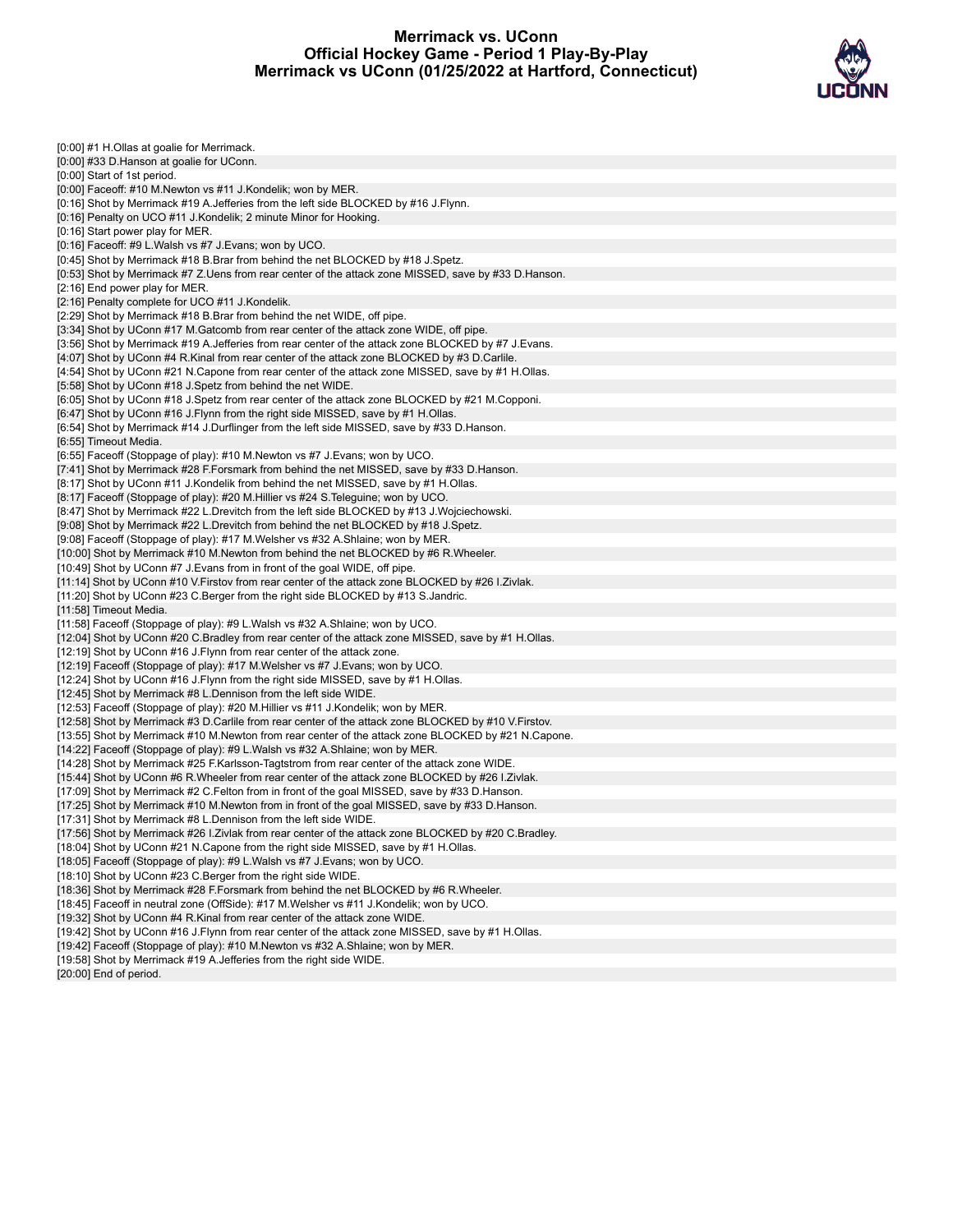# **Merrimack vs. UConn Official Hockey Game - Period 2 Play-By-Play Merrimack vs UConn (01/25/2022 at Hartford, Connecticut)**



| [0:00] Start of 2nd period.                                                                                |
|------------------------------------------------------------------------------------------------------------|
| [0:00] Faceoff: #10 M. Newton vs #11 J. Kondelik; won by MER.                                              |
| [1:00] Faceoff (Stoppage of play): #9 L. Walsh vs #7 J. Evans; won by MER.                                 |
| [1:10] Faceoff (Other): #9 L.Walsh vs #7 J. Evans; won by UCO.                                             |
| [1:26] Shot by UConn #7 J. Evans from the left side BLOCKED by #3 D. Carlile.                              |
| [1:34] Shot by UConn #23 C.Berger from rear center of the attack zone BLOCKED by #12 J.Seyfert.            |
| [2:06] Shot by UConn #20 C.Bradley from behind the net WIDE.                                               |
| [2:10] Shot by UConn #7 J. Evans from the right side WIDE, off pipe.                                       |
| [2:43] Faceoff (Other): #20 M.Hillier vs #21 N.Capone; won by MER.                                         |
| [3:17] Shot by Merrimack #20 M. Hillier from behind the net WIDE.                                          |
| [3:25] Shot by Merrimack #20 M. Hillier from behind the net WIDE.                                          |
| [3:25] Faceoff (Other): #10 M.Newton vs #11 J.Kondelik; won by UCO.                                        |
| [4:31] Shot by UConn #17 M.Gatcomb from behind the net MISSED, save by #1 H.Ollas.                         |
| [5:16] Faceoff in neutral zone (OffSide): #17 M.Welsher vs #32 A.Shlaine; won by UCO.                      |
| [6:21] Shot by Merrimack #20 M. Hillier from rear center of the attack zone MISSED, save by #33 D. Hanson. |
| [6:53] Shot by UConn #29 J. Veilleux from behind the net MISSED, save by #1 H. Ollas.                      |
| [8:18] Shot by Merrimack #26 I.Zivlak from the left side MISSED, save by #33 D.Hanson.                     |
| [8:44] Shot by UConn #8 C.Turnbull from rear center of the attack zone MISSED, save by #1 H.Ollas.         |
| [8:44] Timeout Media.                                                                                      |
| [8:44] Faceoff (Stoppage of play): #9 L. Walsh vs #32 A. Shlaine; won by UCO.                              |
| [8:53] Shot by UConn #18 J.Spetz from behind the net MISSED, save by #1 H.Ollas.                           |
| [8:54] Faceoff (Stoppage of play): #17 M. Welsher vs #32 A. Shlaine; won by MER.                           |
| [9:23] Shot by Merrimack #17 M. Welsher from rear center of the attack zone MISSED, save by #33 D. Hanson. |
| [9:59] Shot by UConn #10 V. Firstov from in front of the goal.                                             |
| [10:01] Penalty on MER #17 M. Welsher; 2 minute Minor for Hooking.                                         |
| [10:01] Start power play for UCO.                                                                          |
| [10:01] Timeout Media.                                                                                     |
| [10:01] Faceoff: #10 M. Newton vs #11 J. Kondelik; won by MER.                                             |
| [10:54] Shot by UConn #19 K.O'Neil from the left side WIDE.                                                |
| [11:11] Shot by UConn #18 J.Spetz from the left side MISSED, save by #1 H.Ollas.                           |
| [11:39] Shot by UConn #32 A.Shlaine from the right side MISSED, save by #1 H.Ollas.                        |
| [11:48] Shot by UConn #27 H.Rees from rear center of the attack zone BLOCKED by #14 J.Durflinger.          |
| [12:00] Shot by UConn #32 A.Shlaine from the right side WIDE.                                              |
| [12:01] End power play for UCO.                                                                            |
| [12:01] Penalty complete for MER #17 M. Welsher.                                                           |
| [12:03] Shot by UConn #28 R. Tverberg from the left side WIDE.                                             |
| [12:12] Shot by UConn #27 H.Rees from rear center of the attack zone BLOCKED by #14 J.Durflinger.          |
| [12:13] Faceoff (Stoppage of play): #10 M.Newton vs #8 C.Turnbull; won by MER.                             |
| [12:35] Shot by Merrimack #10 M.Newton from behind the net MISSED, save by #33 D.Hanson.                   |
| [12:35] Faceoff (Other): #9 L.Walsh vs #11 J.Kondelik; won by UCO.                                         |
| [12:48] Shot by Merrimack #6 Z. Vinnell from the left side WIDE.                                           |
| [13:03] Shot by UConn #11 J.Kondelik from behind the net MISSED, save by #1 H.Ollas.                       |
| [13:13] Faceoff in neutral zone (OffSide): #17 M. Welsher vs #7 J. Evans; won by MER.                      |
| [13:26] Shot by Merrimack #17 M. Welsher from in front of the goal WIDE.                                   |
| [13:56] Shot by UConn #23 C.Berger from rear center of the attack zone MISSED, save by #1 H.Ollas.         |
| [14:14] Shot by UConn #18 J.Spetz from the right side MISSED, save by #1 H.Ollas.                          |
| [14:14] Timeout Media.                                                                                     |
| [14:14] Faceoff (Stoppage of play): #10 M. Newton vs #11 J. Kondelik; won by MER.                          |
| [15:49] Faceoff (Icing): #20 M.Hillier vs #32 A.Shlaine; won by UCO.                                       |
| [16:15] Faceoff (Stoppage of play): #9 L. Walsh vs #7 J. Evans; won by MER.                                |
| [16:32] Shot by Merrimack #9 L.Walsh from in front of the goal MISSED, save by #33 D.Hanson.               |
| [16:32] Faceoff (Stoppage of play): #9 L. Walsh vs #7 J. Evans; won by UCO.                                |
| [17:57] Penalty on UCO #23 C.Berger; 2 minute Minor for Interference.                                      |
| [17:57] Start power play for MER.                                                                          |
| [17:57] Faceoff: #10 M.Newton vs #20 C.Bradley; won by MER.                                                |
| [18:08] Shot by Merrimack #22 L.Drevitch from rear center of the attack zone MISSED, save by #33 D.Hanson. |
| [18:19] Shot by Merrimack #6 Z.Vinnell from rear center of the attack zone BLOCKED by #20 C.Bradley.       |
| [18:29] Shot by Merrimack #13 S. Jandric from the right side MISSED, save by #33 D. Hanson.                |
| [19:09] Shot by UConn #19 K.O'Neil from the right side MISSED, save by #1 H.Ollas.                         |
| [19:45] Shot by UConn #8 C. Turnbull from behind the net MISSED, save by #1 H. Ollas.                      |
| [19:57] End power play for MER.                                                                            |
| [19:57] Penalty complete for UCO #23 C.Berger.                                                             |
| [19:58] Shot by UConn #11 J.Kondelik from rear center of the attack zone.                                  |
| [20:00] End of period.                                                                                     |